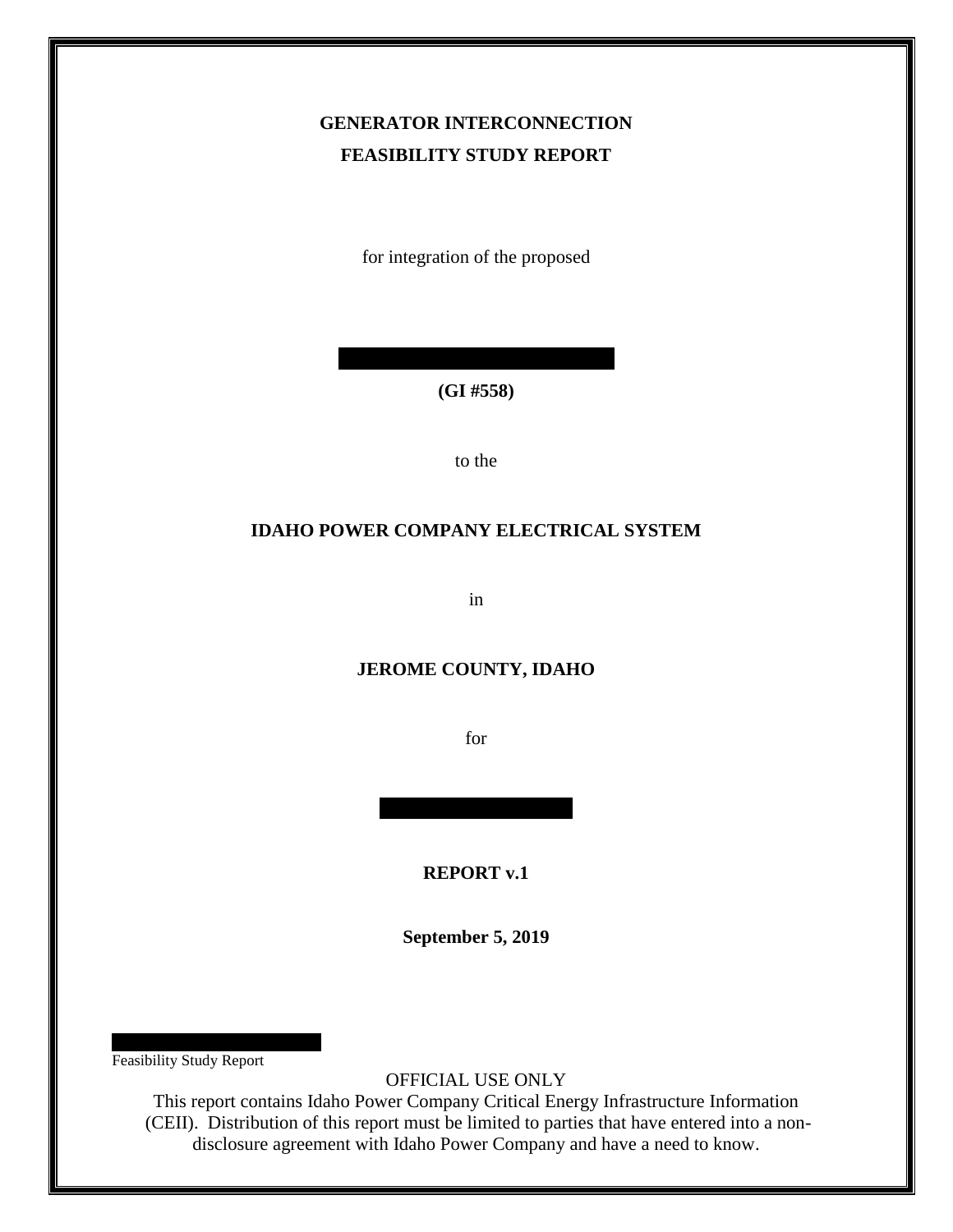# **Revision History**

| Date     | <b>Revision</b>   Initials | <b>Summary of Changes</b>                                 |
|----------|----------------------------|-----------------------------------------------------------|
| 9/5/2019 |                            | $GMT$   Feasibility Study Report GI #558 – Original issue |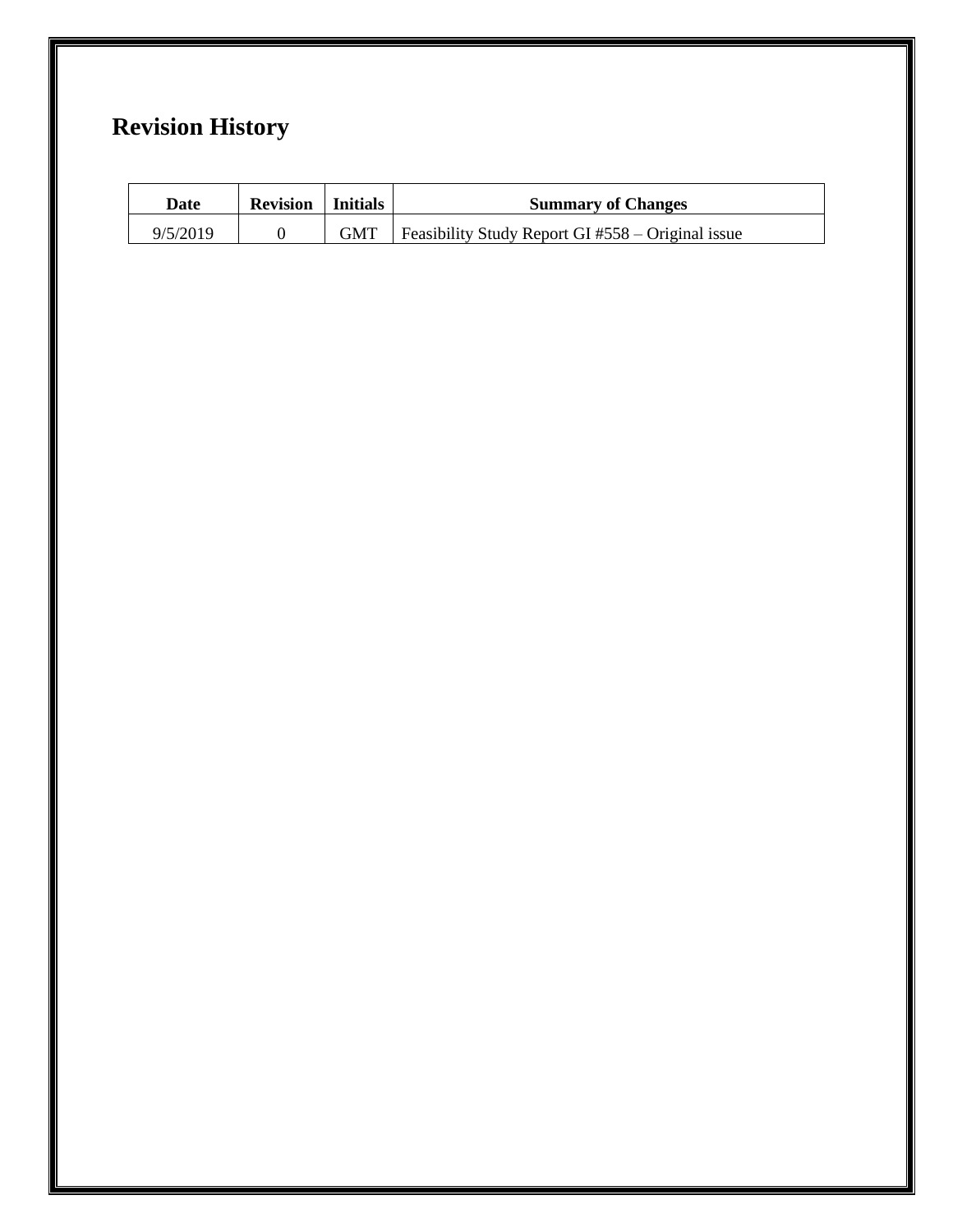# **Table of Contents**

| 1.0                                                                               |  |  |  |  |
|-----------------------------------------------------------------------------------|--|--|--|--|
| 2.0                                                                               |  |  |  |  |
| 3.0                                                                               |  |  |  |  |
| 4.0                                                                               |  |  |  |  |
| 5.0                                                                               |  |  |  |  |
| 5.1                                                                               |  |  |  |  |
| 5.2                                                                               |  |  |  |  |
| 5.3                                                                               |  |  |  |  |
| 5.4                                                                               |  |  |  |  |
| 6.0                                                                               |  |  |  |  |
| 7.0                                                                               |  |  |  |  |
| 8.0                                                                               |  |  |  |  |
| 9.0                                                                               |  |  |  |  |
| 10.0                                                                              |  |  |  |  |
|                                                                                   |  |  |  |  |
|                                                                                   |  |  |  |  |
|                                                                                   |  |  |  |  |
| $A - 3.0$                                                                         |  |  |  |  |
| $A-4.0$                                                                           |  |  |  |  |
| $A - 5.0$<br>WECC Coordinated Off-Nominal Frequency Load Shedding and Restoration |  |  |  |  |
|                                                                                   |  |  |  |  |

120 MW Project Feasibility Study Report

 $\mathbf{i}$ OFFICIAL USE ONLY

This report contains Idaho Power Company Critical Energy Infrastructure Information (CEII). Distribution of this report must be limited to parties that have entered into a nondisclosure agreement with Idaho Power Company and have a need to know.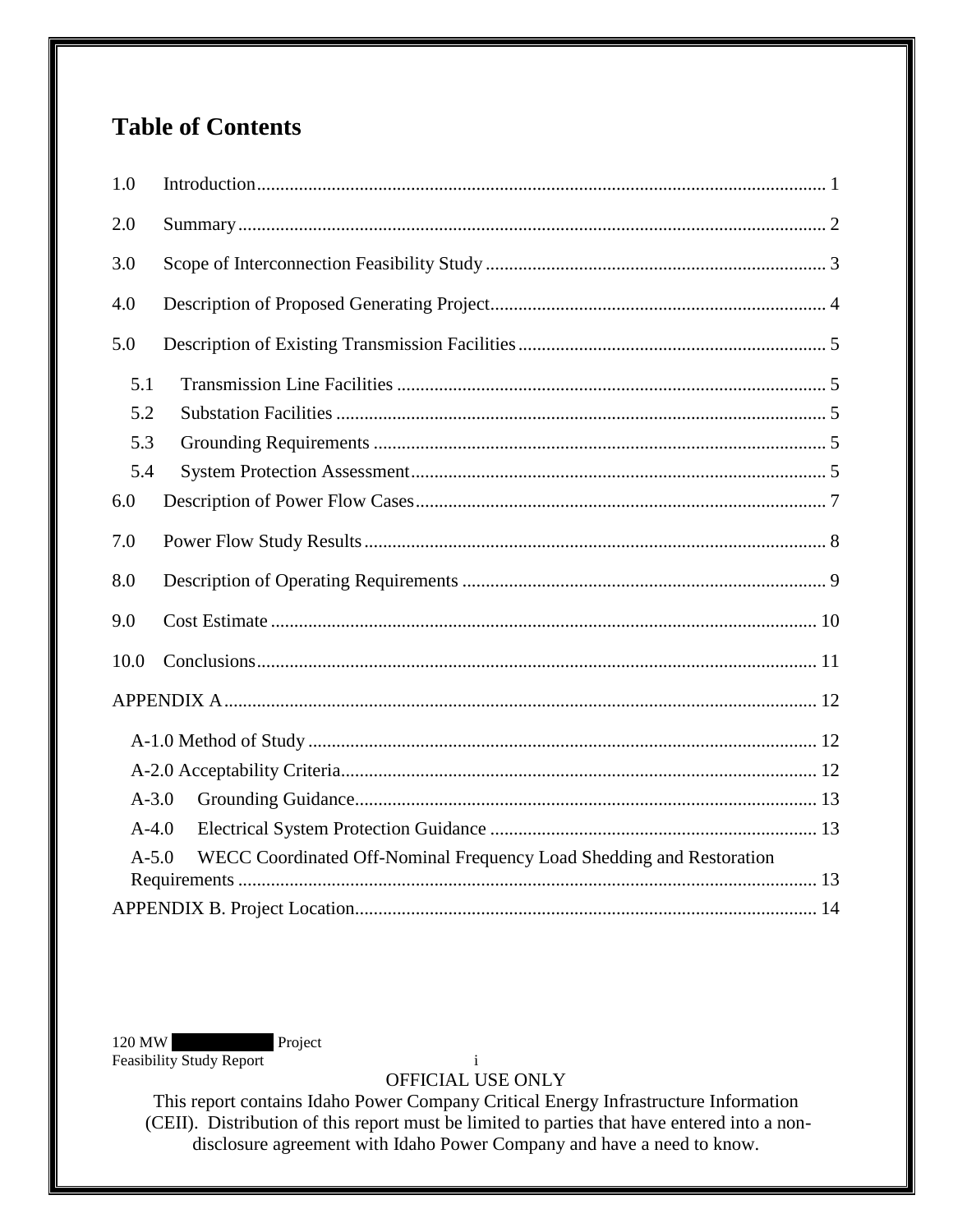# **List of Tables**

# **List of Figures**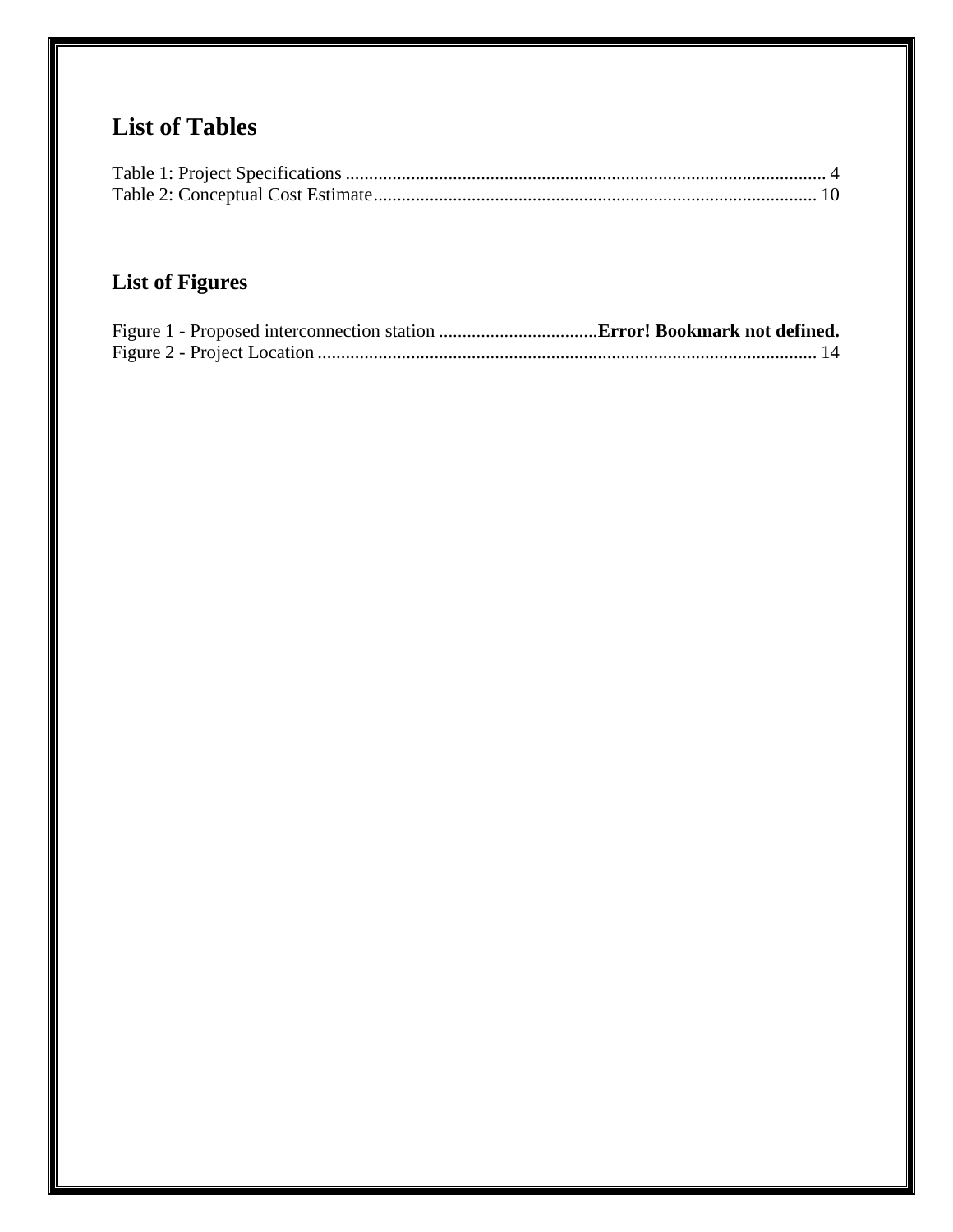## <span id="page-4-0"></span>**1.0 INTRODUCTION**

has contracted with Idaho Power Company (IPCo) to perform a Generator Interconnection Feasibility Study (FeS) for the integration of the proposed 120 MW

(Project) located in Idaho Power's

. Reference number GI #558 has been

assigned to the Project in the IPCo GI queue.

The specific Point Of Interconnection (POI) studied is

 $3.5$  miles south of the Hunt Substation 138 kV bus.

This report documents the basis for and the results of this FeS for the Generation Interconnection Customer. It describes the Project, the determination of interconnection feasibility and estimated costs for integrating the Project into the Idaho Power Transmission System at  $\vert kV$ .

the Project into the existing IPCo owned 138 kV Hunt-Milner Transmission Line approximately

120 MW Project Feasibility Study Report 1

OFFICIAL USE ONLY

This report contains Idaho Power Company Critical Energy Infrastructure Information (CEII). Distribution of this report must be limited to parties that have entered into a nondisclosure agreement with Idaho Power Company and have a need to know.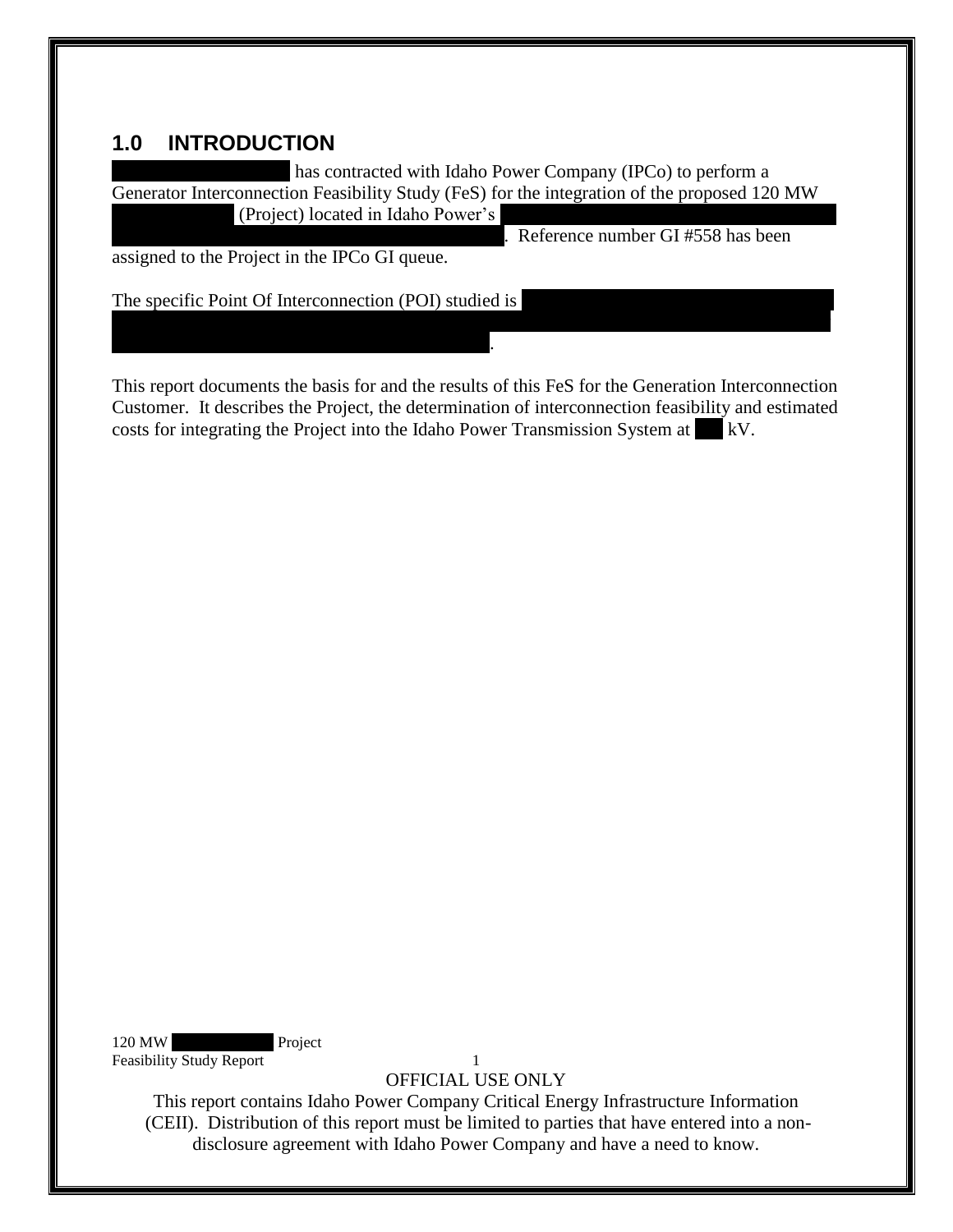## <span id="page-5-0"></span>**2.0 SUMMARY**

The feasibility of interconnecting the 120 MW ARH Solar Solar Power's line was evaluated.

Power flow analysis indicated that interconnecting the Project is feasible. The Project will be required to control voltage in accordance with a voltage schedule as provided by Idaho Power Grid Operations. Therefore, the Project will be required to install a plant controller for managing the real and reactive power output of the 120 MW inverter array at the POI. Also, the installation of a phasor measurement unit device (PMU) at the POI and the installation and maintenance costs associated with communication circuits needed to stream PMU data will be required.

IPC Transmission Network Upgrades associated with transmission service may be necessary if firm transmission is required to deliver the Projects generation from the POI to a point of delivery. A Transmission Service Request (TSR) will be required to secure transmission rights on the IPC system, either through latent capacity, or Network Upgrades. Either the interconnection customer, or the merchant purchasing the generation from the interconnection customer, will have to make this TSR. Transmission rights are beyond the scope of this Generation Interconnection FeS. **IPC Transmission Network Upgrade costs associated with transmission service are not included in this FeS. However, these costs could be sizeable.** 

A Transmission System Impact Study (SIS) is required to determine if any additional network upgrades are required to integrate the Project into the IPCo transmission system and to evaluate system impacts (thermal, voltage, transient stability, reactive margin). Generator interconnection service (either as an Energy Resource or a Network Resource) does not in any way convey any right to deliver electricity to any specific customer or point of delivery.

| The total preliminary cost estimate to interconnect the |                | , GI #558, to |  |
|---------------------------------------------------------|----------------|---------------|--|
| Idaho Power's                                           | system between |               |  |

The cost estimate includes direct equipment and installation labor costs, indirect labor costs and general overheads, and a contingency allowance. These are cost estimates only and final charges to the customer will be based on the actual construction costs incurred. It should be noted that the preliminary cost estimate does not include the cost of the customer's equipment to construct the generation facility.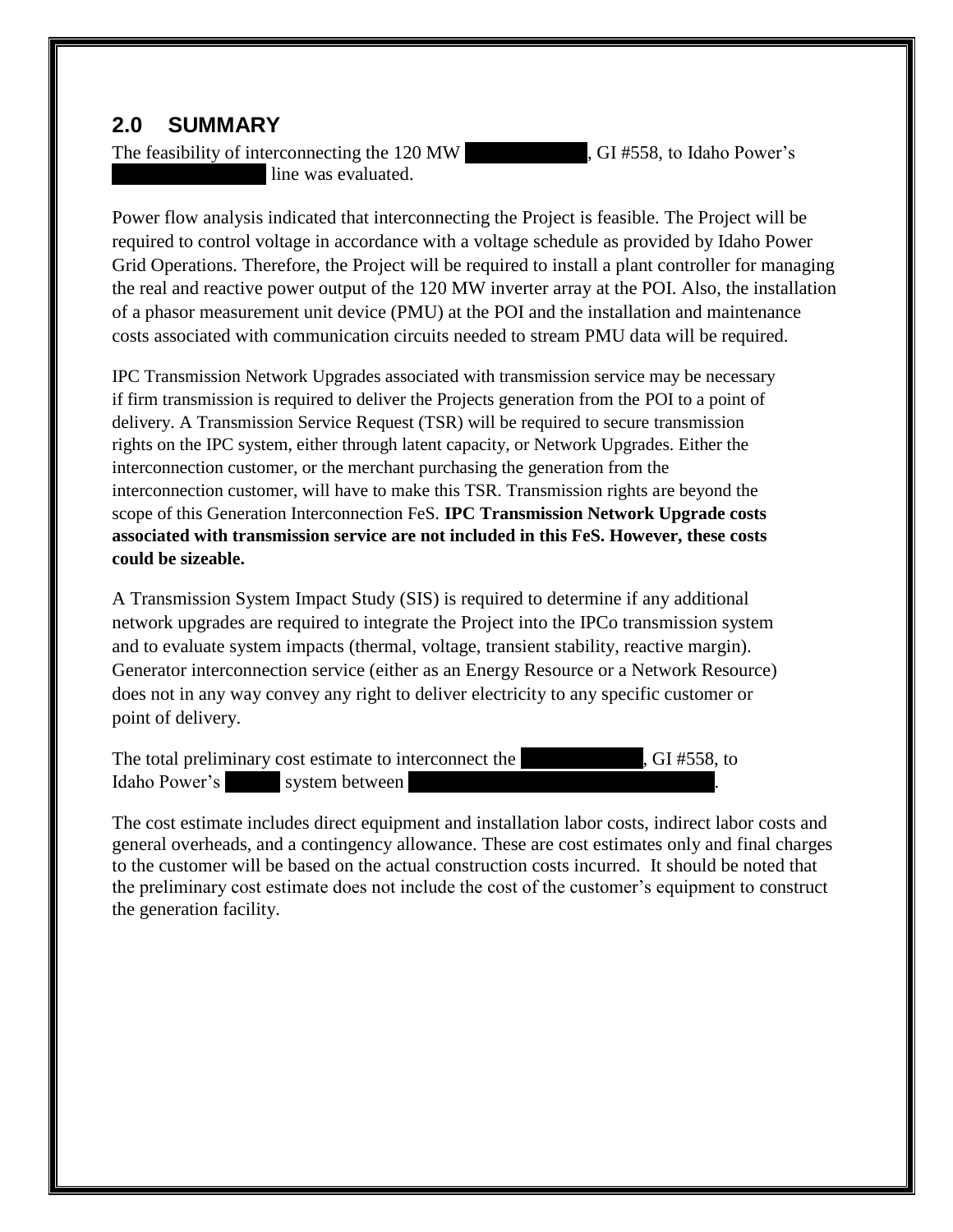# <span id="page-6-0"></span>**3.0 SCOPE OF INTERCONNECTION FEASIBILITY STUDY**

The Interconnection FeS was done and prepared in accordance with Idaho Power Company Standard Generator Interconnection Procedures, to provide a preliminary evaluation of the feasibility of the interconnection of the proposed generating project to the Idaho Power system. As listed in the Interconnection FeS agreement, the Interconnection FeS report provides the following information:

- preliminary identification of any circuit breaker short circuit capability limits exceeded as a result of the interconnection;
- preliminary identification of any thermal overload or voltage limit violations resulting from the interconnection; and
- preliminary description and non-bonding estimated cost of facilities required to interconnect the Large Generating Facility to the Transmission System and to address the identified short circuit and power flow issues.

Generation projects in the Generator Interconnect queue prior to this project could impact the cost of interconnection.A current list of these projects can be found in the Generation Interconnection folder located on the Idaho Power OASIS web site at the link shown below:

<http://www.oasis.oati.com/ipco/index.html>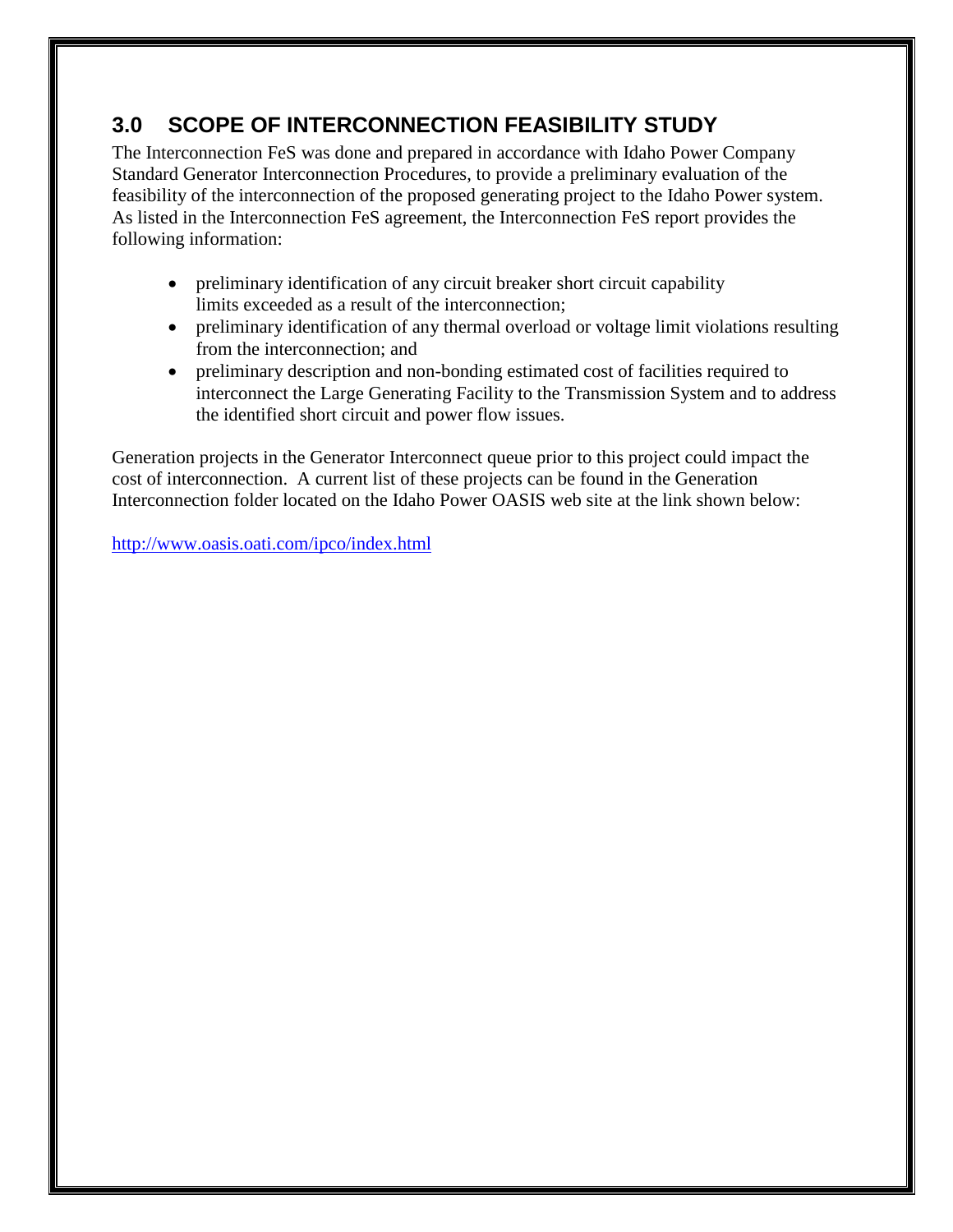## <span id="page-7-0"></span>**4.0 DESCRIPTION OF PROPOSED GENERATING PROJECT**

, GI #558, proposes to interconnect to the Idaho Power transmission system at with a total injection of 120 MW (maximum project output). Inverters have not been<br>specified. The POI is IPC's<br>Transmission line. This project's projected Transmission line. This project's projected inservice date is December 01, 2020.

<span id="page-7-1"></span>

| <b>Project Location</b>               |                                    |
|---------------------------------------|------------------------------------|
| <b>Number and Type of Generators</b>  | Solar Photovoltaic, Type TBD,      |
|                                       | Quantity = $31$                    |
| <b>Individual Generator Nameplate</b> | 3981 kW                            |
| <b>Rating</b>                         |                                    |
| <b>Total Output Power Rating</b>      | 119,669 kW                         |
|                                       |                                    |
| <b>Rated Power Factor</b>             | $0.9$ Leading / 0.9 Lagging        |
| <b>New Step-Up Transformer</b>        | 87 MVA, 3-phase, 138/34.5/13.8 kV, |
|                                       | $Z = 8\%$ on 87 MVA base           |
| <b>Interconnection Voltage</b>        |                                    |

### **Table 1: Project Specifications**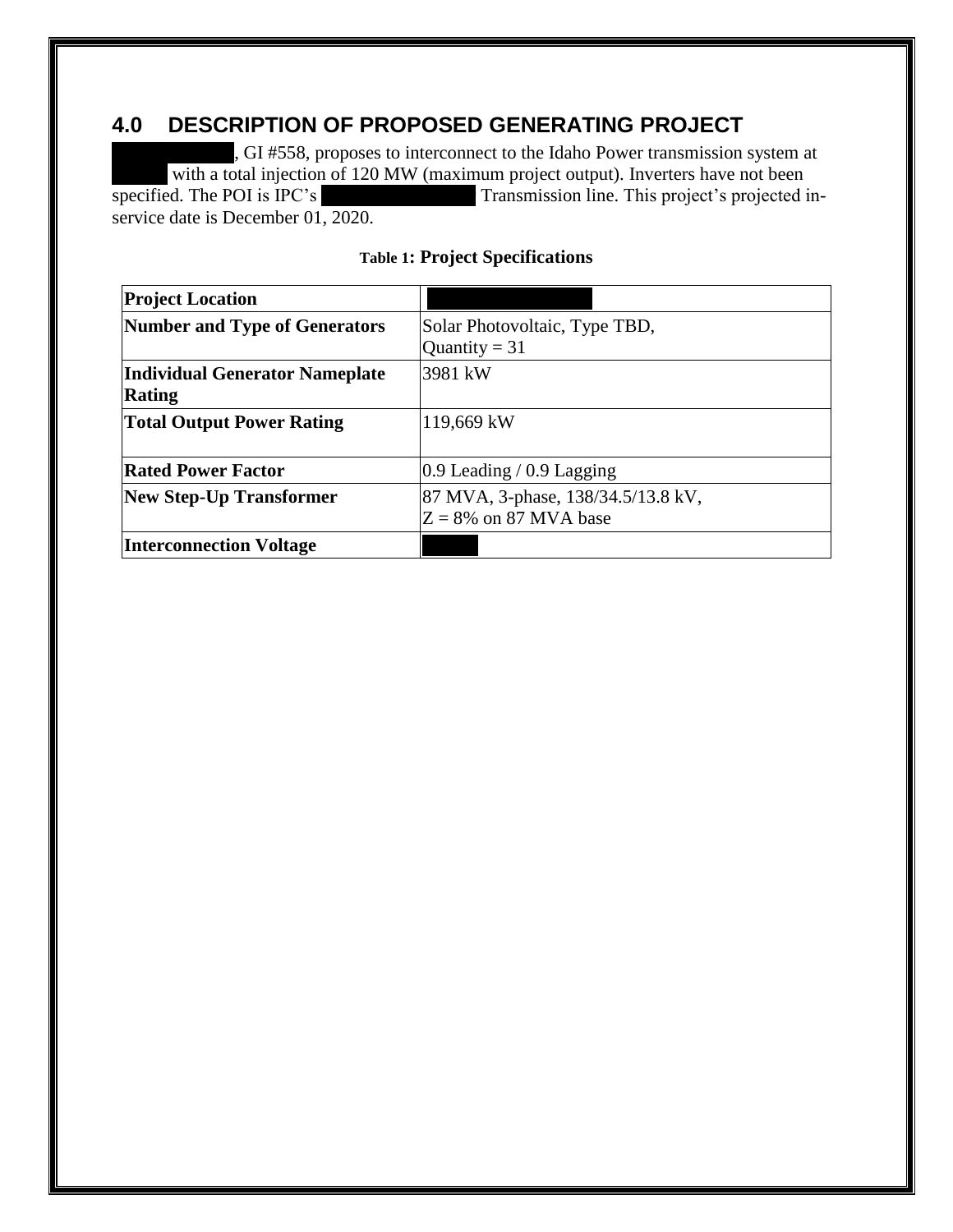# <span id="page-8-0"></span>**5.0 DESCRIPTION OF EXISTING TRANSMISSION FACILITIES**

The ARH SOLAR SOLAR SOLAR SOLAR PARK, GI #558, interconnection to the Hunt-Milner was studied in this FeS. The Project is located adjacent to the proposed POI.

Preliminary power flow analysis indicated that interconnection of a 120 MW injection at the POI considered in this study is feasible. The only local transmission system improvement required will be the new 138 kV class substation for this project.

A SIS will be required to determine specific network upgrades required to transfer the Project output of 120 MW to load.

## <span id="page-8-1"></span>**5.1 Transmission Line Facilities**

The Project will be inserted in the Hunt-Milner section of the Hunt-Milner 138 kV line. The POI will be the 138 kV breaker on the high side of the Project 138.5 kV transformer.

## <span id="page-8-2"></span>**5.2 Substation Facilities**

A new substation will need to be constructed adjacent to the existing section. IPCo will break the line adjacent to the substation and terminate the line sections in the substation as two individual lines in a manner similar to Figure 1.

## **Figure 1 removed**

The new substation will consist of two 138 line terminals with associated protective relaying systems and a customer owned transformer. The POI will be the 138 breaker on the high side of the 138 kV transformer. the high side of the

## <span id="page-8-3"></span>**5.3 Grounding Requirements**

The proposed Wye-Grounded/Wye-Grounded with Delta Tertiary station transformer specified in the Idaho Large Generator Interconnection Request for GI #558, should provide an adequate ground source for transmission line protection/relaying.

Grounding requirements and acceptability criteria are found in Appendix A.

## <span id="page-8-4"></span>**5.4 System Protection Assessment**

Short Circuit details at approximate interconnect location:

Fault current contribution: the rated fault current contribution from GI #558 (as per the interconnection request) is rated at 1.00 p.u. of full load current. For a 120 MVA array this would equal 1200 amps at 138 kV, and 3000 amps at 13.5 kV. IPCo does not anticipate that the fault current contribution will exceed any existing circuit breaker interrupter ratings.

| Fault current contributions from the IPCo system to the | , GI #558, buses are as |
|---------------------------------------------------------|-------------------------|
| follows:                                                |                         |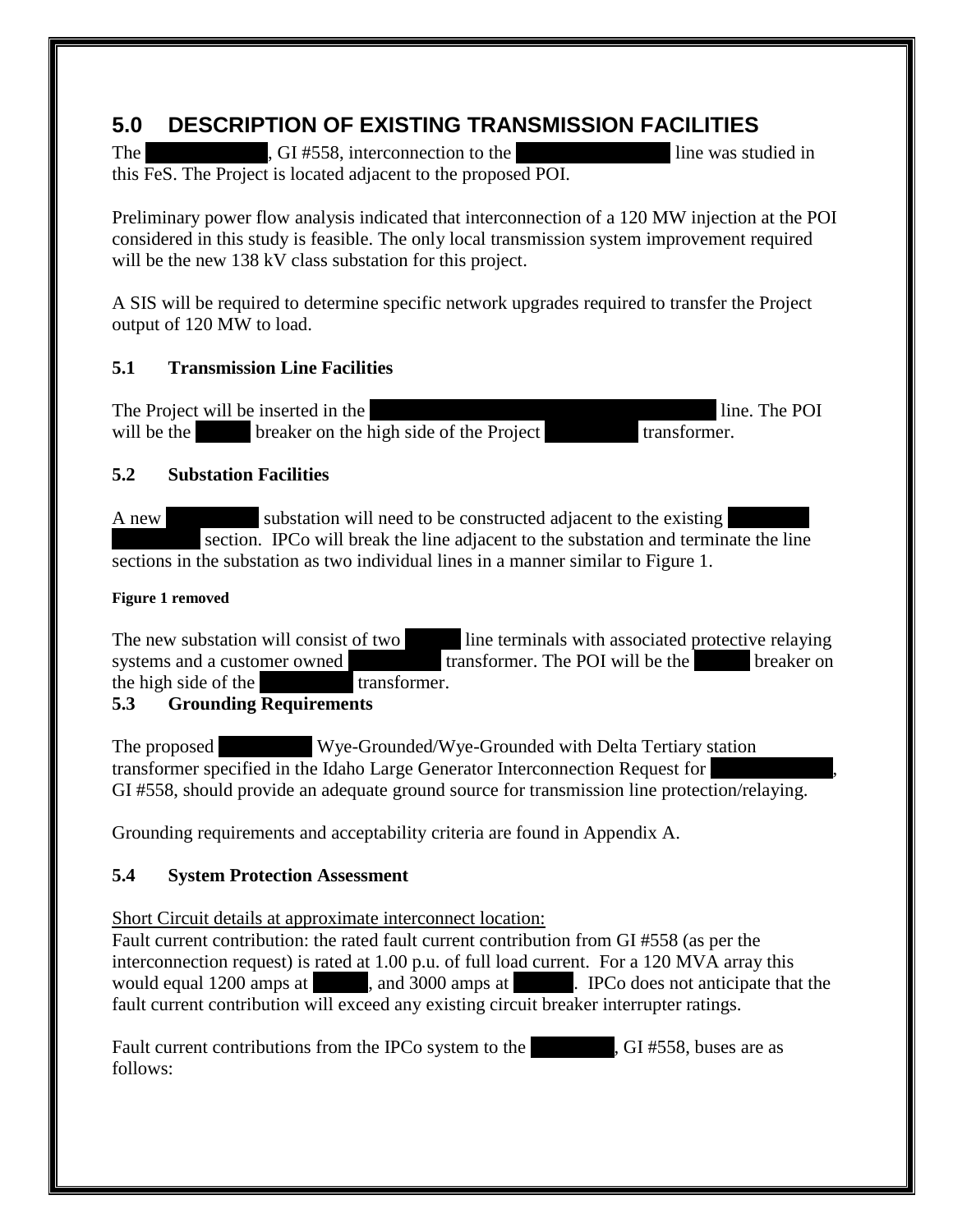| Single line-to-ground (SLG) fault on the | bus $POI = 12204.1$ amps, 3 phase fault on the |
|------------------------------------------|------------------------------------------------|
| 138kV bus = $12323.4$ amps               |                                                |

Single line-to-ground (SLG) fault on the  $\vert$  bus = 18204.7 amps, 3 phase fault on the  $\bar{b}$  bus = 17008.5 amps

Single line-to-ground (SLG) fault on the  $138 \text{ N} = 9500.7$  amps, 3 phase fault on the  $bus = 9840$  amps

A more comprehensive study will be conducted during the SIS should the interconnection customer choose to proceed to that study phase of the interconnection process.

<span id="page-9-0"></span>Due to the number of generation sources in the Project area, two circuit breakers will be required in order to meet IPCO electrical system protection requirements.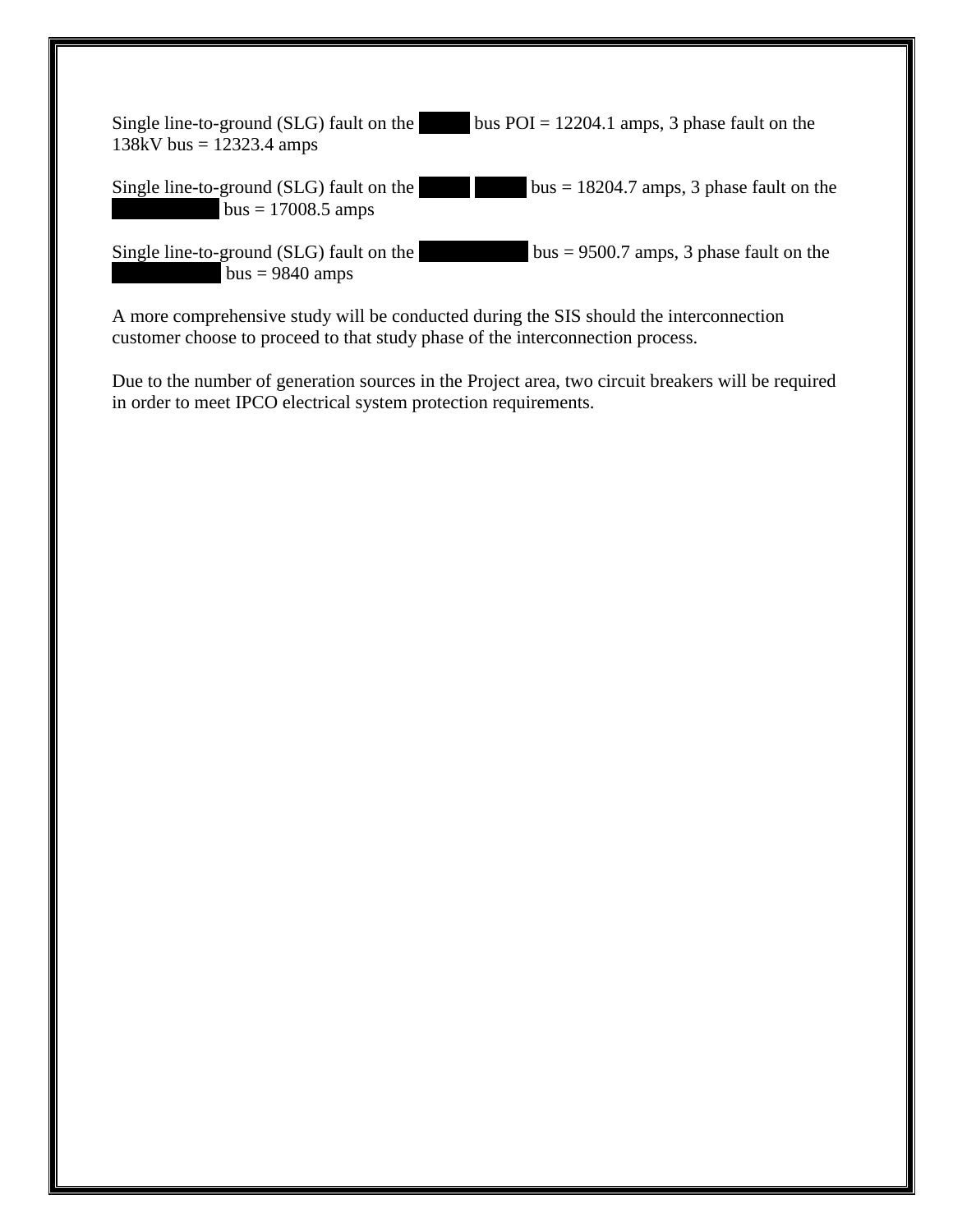# **6.0 DESCRIPTION OF POWER FLOW CASES**

The 20HS3\_GI558.pwb and 20LSP1sa\_GI558.pwb cases were used for the power flow analysis of this FeS because they represent both peak load and light load conditions respectively. These cases were created from the similarly named WECC Base Cases with the only modification of adding the Project.

The original WECC cases provide baseline thermal flows and voltages in the IPCo area prior to adding the Project.

The levels of flow represented in the study cases are intended to capture potential impact of the Project on the existing transmission system.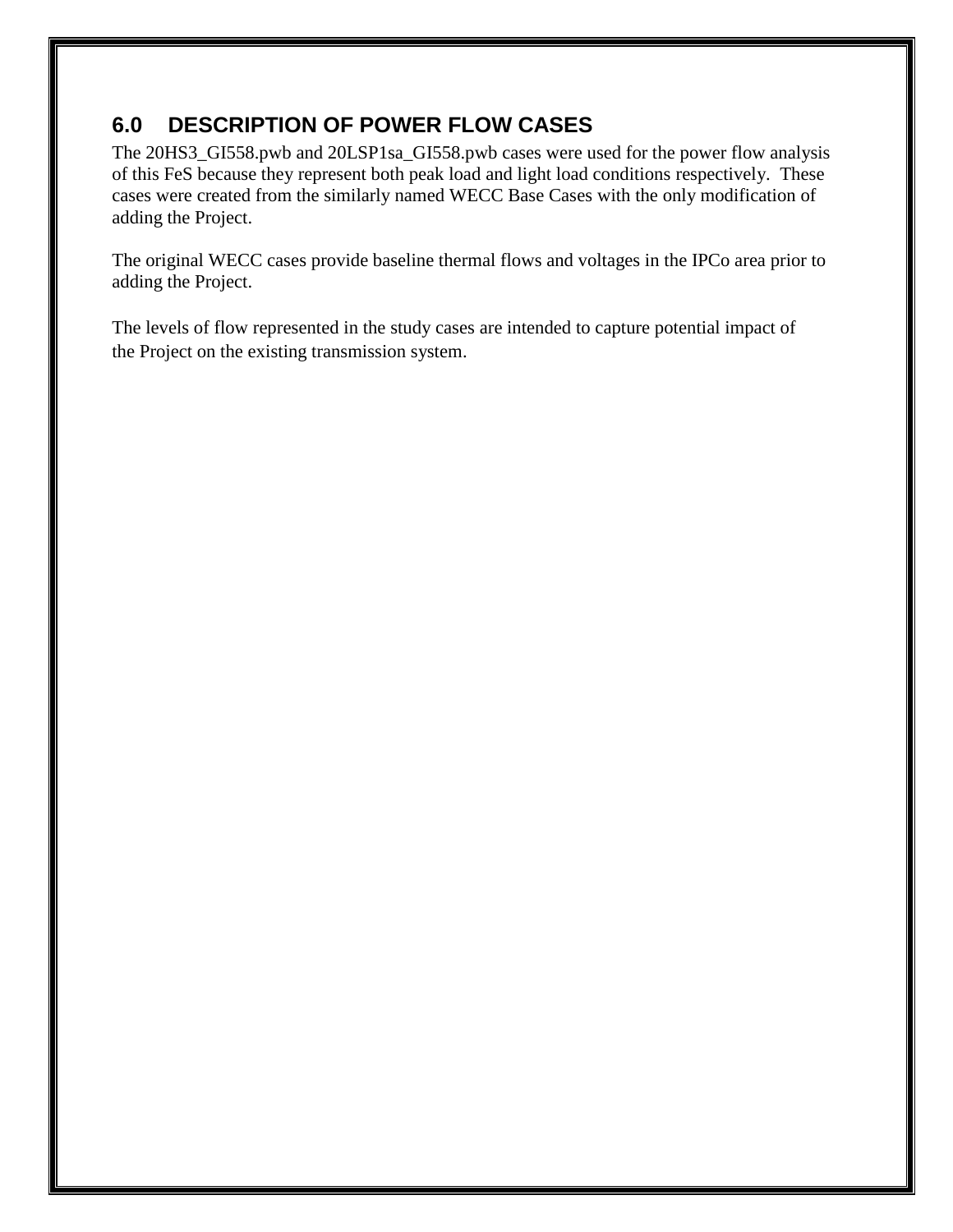# <span id="page-11-0"></span>**7.0 POWER FLOW STUDY RESULTS**

Power Flow Analysis was performed on both the pre- and post-Project cases described above. The base cases were used to simulate the impact of the proposed ARG Solar Park, GI #558, 120 MW Project interconnection during normal and contingency operating conditions (TPL-001) for the 2020 timeframe. Mitigation of any adverse changes in loading or voltage from pre- to post-Project was identified.

The contingencies simulated include:

- All transformers and transmission lines connected one bus away from the proposed location of Project.
- The proposed project.

The results of the power flow studies were evaluated using WECC/NERC planning standards and IPC planning standards. The power flow analysis related evaluation criteria that were used are summarized below:

- All transmission facilities must remain within their thermal limits.
- Pre-contingency bus voltages within the study area must be between 0.95 per unit and 1.05 per unit.
- Maximum voltage deviation allowed at all buses under contingency conditions will be 5% for N-1 (NERC Category B).

Power flow solution was achieved for each of the N-1 outages simulated. Key findings from the power flow analysis are as follows:

- Overloading. There were no significant overloads for the 138 kV interconnection.
- Voltage Deviation. There were no significant voltage deviations in the power flow analysis.
- Voltage Violations. There no significant voltage violations in the power flow analysis.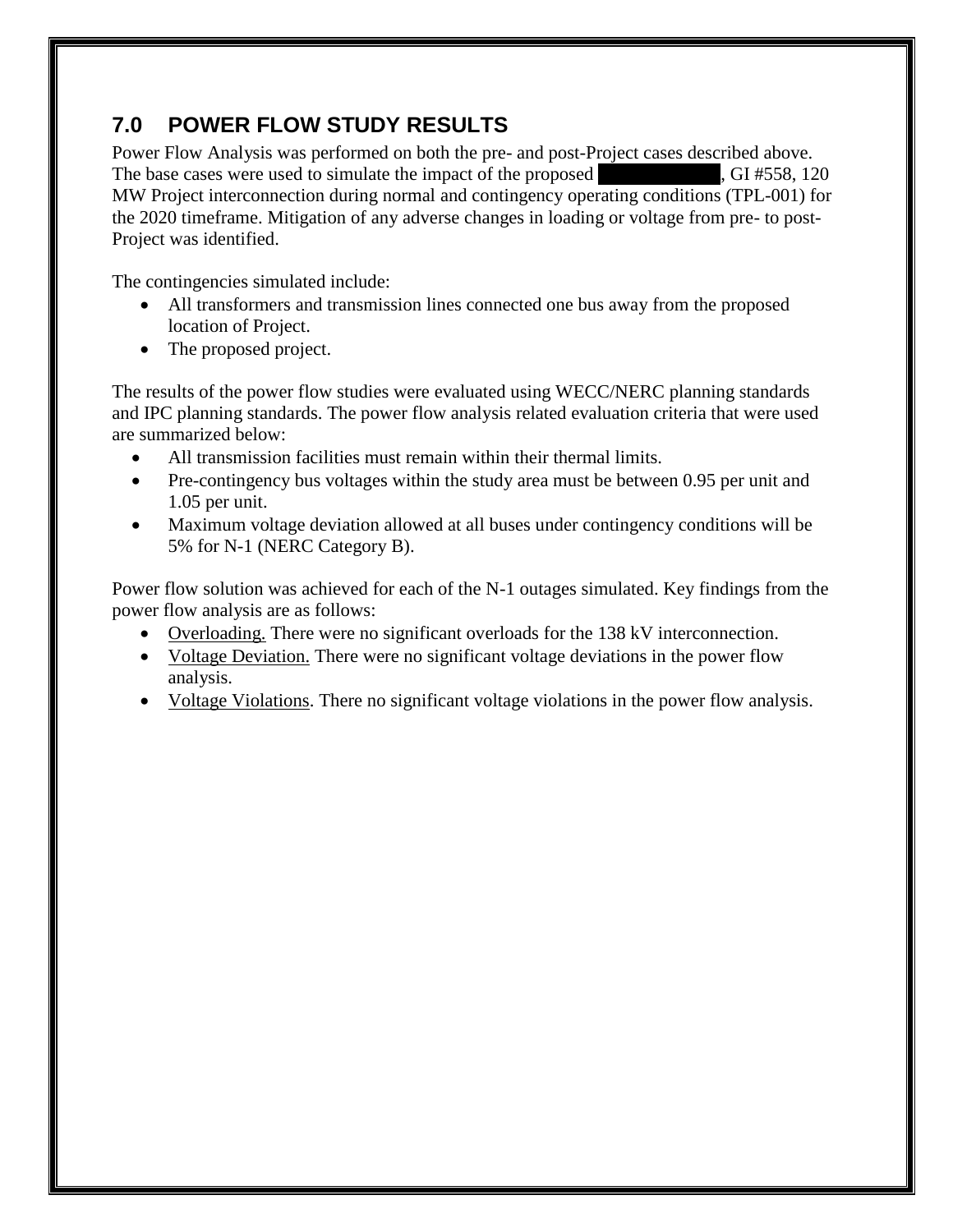# <span id="page-12-0"></span>**8.0 DESCRIPTION OF OPERATING REQUIREMENTS**

The installed reactive power capability of the Project must have a power factor operating range of 0.95 leading to 0.95 lagging at the POI over the range of real power output. At full output of 120 MW, the Project would need to be able to provide approximately +/- 39.5 MVAr reactive support.

Identification of any additional equipment required at the Project to meet Idaho Power reactive power capability interconnection requirements will be provided in the SIS.

The Project will be required to control voltage in accordance with a voltage schedule as provided by Idaho Power Grid Operations. The Project is required to install a plant controller for managing the real and reactive power output of the 120 MW inverter array at the POI.

The Project is required to comply with the applicable Voltage and Current Distortion Limits found in IEEE Standard 519-1992 *IEEE Recommended Practices and Requirements for Harmonic Control in Electrical Power Systems*.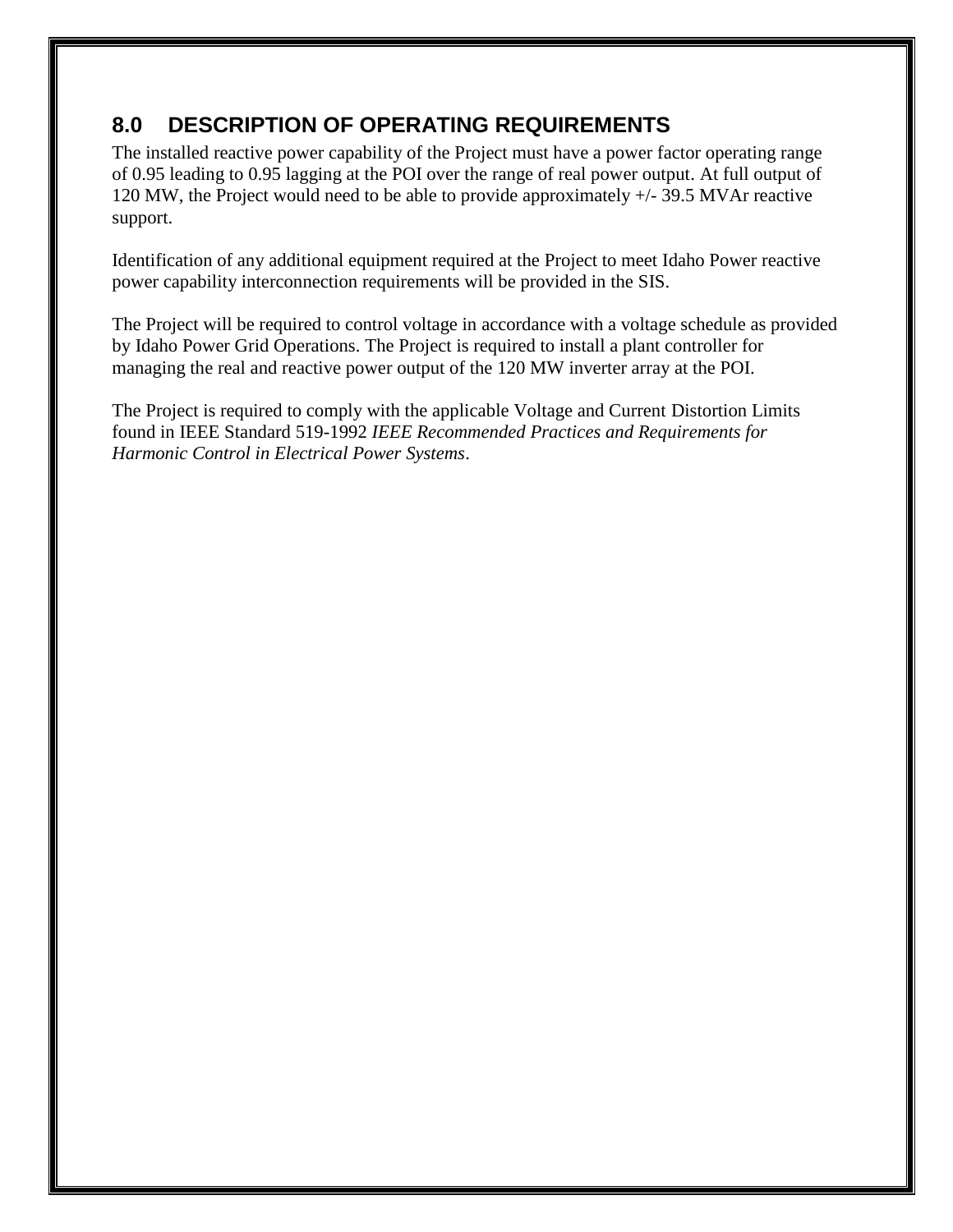## <span id="page-13-0"></span>**9.0 COST ESTIMATE**

The following upgrades will be required to facilitate the interconnection of  $\qquad \qquad$ , GI #558:

- Construct a substation<br>• Install one power circu
- power circuit breaker with associated protection systems for the transmission lines.
- Install generation interconnection package at the POI. This includes one 138 power circuit breaker, an SEL-421 protective relay, which requires 3-phase potential transformers (PTs), 3-phase current transformers (CTs), SCADA and remote connectivity.
- Line work to break existing 138 kV line and terminate at substation.
- Note that this cost estimate does not include the cost of the customer's equipment/facilities or required communication circuits.
- These are estimated costs only and final charges to the customer will be based on the actual construction costs incurred.

#### **Table 2: Conceptual Cost Estimate**

<span id="page-13-1"></span>

(1) Contingency is added to cover the unforeseen costs in the estimate. These costs can include unidentified design components, material cost increases, labor estimate shortfalls, etc.

(2) Overhead costs cover the indirect costs associated with the Project.

(3) This cost estimate includes direct equipment, material, labor, overheads, and contingency as shown.

These are non-binding conceptual level cost estimates that will be further refined upon the request and completion of Transmission and Distribution System Impact Studies.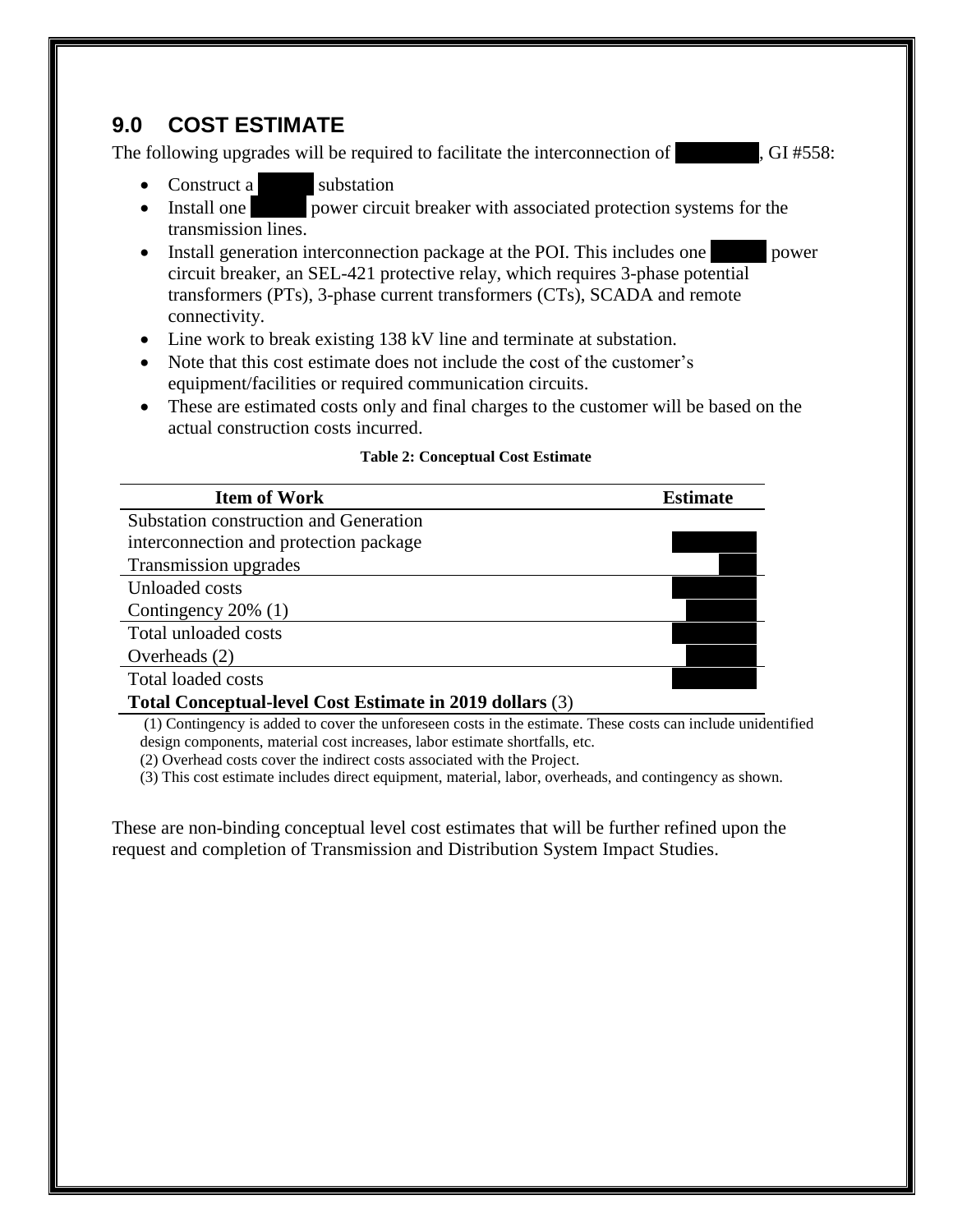## <span id="page-14-0"></span>**10.0 CONCLUSIONS**

studied.

The requested interconnection of the ARH Solar Park, GI #558, to Idaho Power's system was

The results of this study work confirm that it is feasible to interconnect the Project to the existing Idaho Power system. The results from the power flow analysis and short-circuit analysis confirm that the interconnection of the Project will have a negligible impact on the surrounding local transmission system.

A SIS is required to determine the specific Transmission Network Upgrades required to integrate the Project as a Network Resource and to evaluate the system impacts (thermal overload, voltage, transient stability, reactive margin).

Generator interconnection service (either as an Energy Resource or a Network Resource) does not in any way convey any right to deliver electricity to any specific customer or point of delivery. Transmission requirements to integrate the Project will be determined during the SIS phase of the generator interconnection process.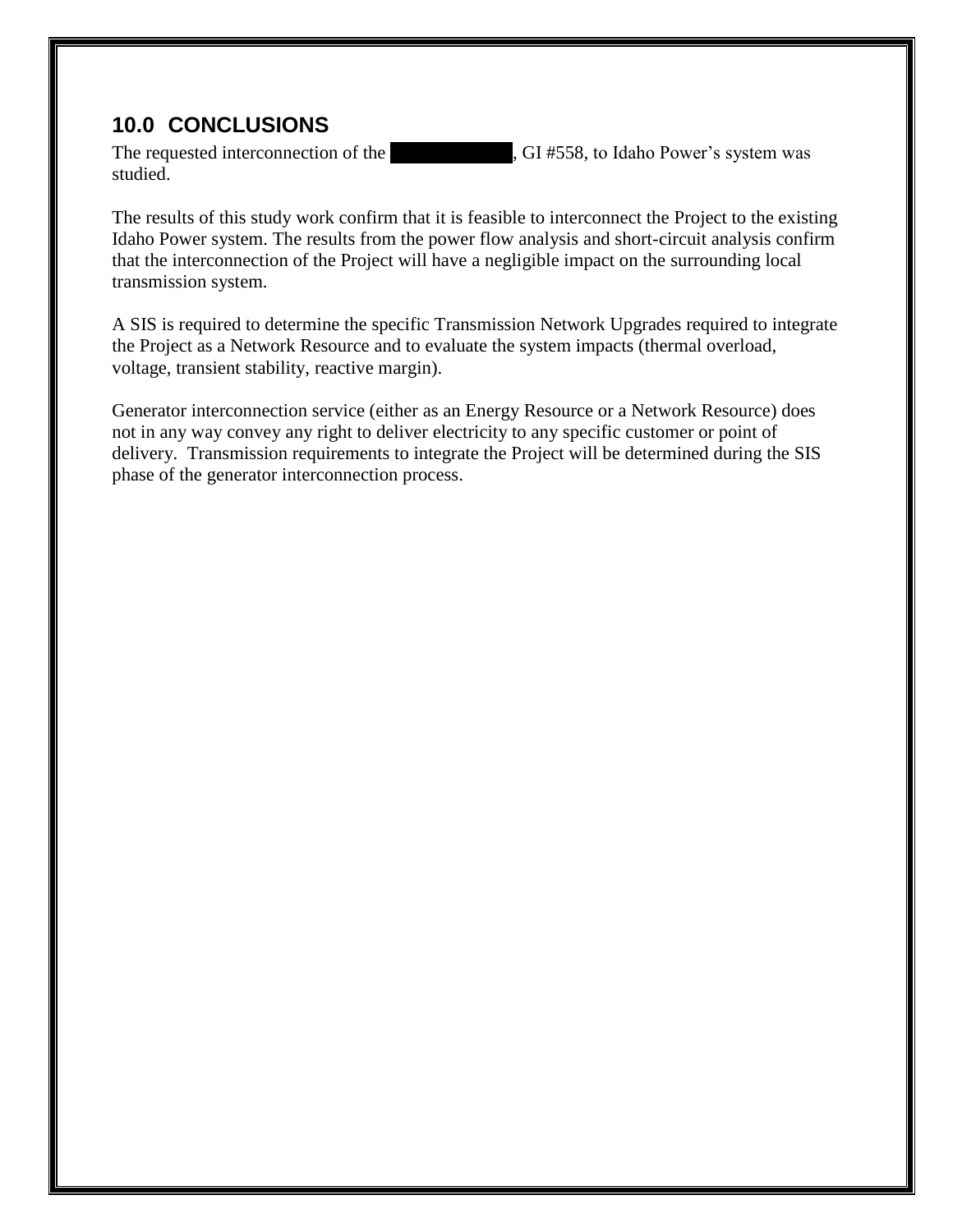## **APPENDIX A**

#### <span id="page-15-1"></span><span id="page-15-0"></span>**A-1.0 Method of Study**

The FeS plan inserts the Project up to the maximum requested injection into the selected Western Electric Coordinating Council (WECC) power flow case and then, using Power World Simulator or GE's Positive Sequence Load Flow (PSLF) analysis tool, the impacts of the new resource on Idaho Power's transmission system (lines, transformers, etc.) within the study area are analyzed. The WECC and Idaho Power reliability criteria and Idaho Power operating procedures were used to determine the acceptability of the configurations considered. For distribution feeder analysis, Idaho Power utilizes Advantica's SynerGEE Software.

### <span id="page-15-2"></span>**A-2.0 Acceptability Criteria**

The following acceptability criteria were used in the power flow analysis to determine under which system configuration modifications may be required:

The continuous rating of equipment is assumed to be the normal thermal rating of the equipment. This rating will be as determined by the manufacturer of the equipment or as determined by Idaho Power. Less than or equal to 100% of continuous rating is acceptable.

Idaho Power's Voltage Operating Guidelines were used to determine voltage requirements on the system; this states, in part, that distribution voltages, under normal operating conditions, are to be maintained within plus or minus 5% (0.05 per unit) of nominal everywhere on the feeder. Therefore, voltages greater than or equal to 0.95 pu voltage and less than or equal to 1.05 pu voltage are acceptable.

Voltage flicker during starting or stopping the generator is limited to 5% as measured at the POI, per Idaho Power's T&D Advisory Information Manual.

Idaho Power's Reliability Criteria for System Planning was used to determine proper transmission system operation.

All customer generation must meet IEEE 519 and ANSI C84.1 Standards.

All other applicable national and Idaho Power standards and prudent utility practices were used to determine the acceptability of the configurations considered.

The stable operation of the system requires an adequate supply of volt-amperes reactive (VAr) to maintain a stable voltage profile under both steady-state and dynamic system conditions. An inadequate supply of VArs will result in voltage decay or even collapse under the worst conditions.

Equipment/line/path ratings used will be those that are in use at the time of the study or that are represented by IPC upgrade projects that are either currently under construction or whose budgets have been approved for construction in the near future. All other potential future ratings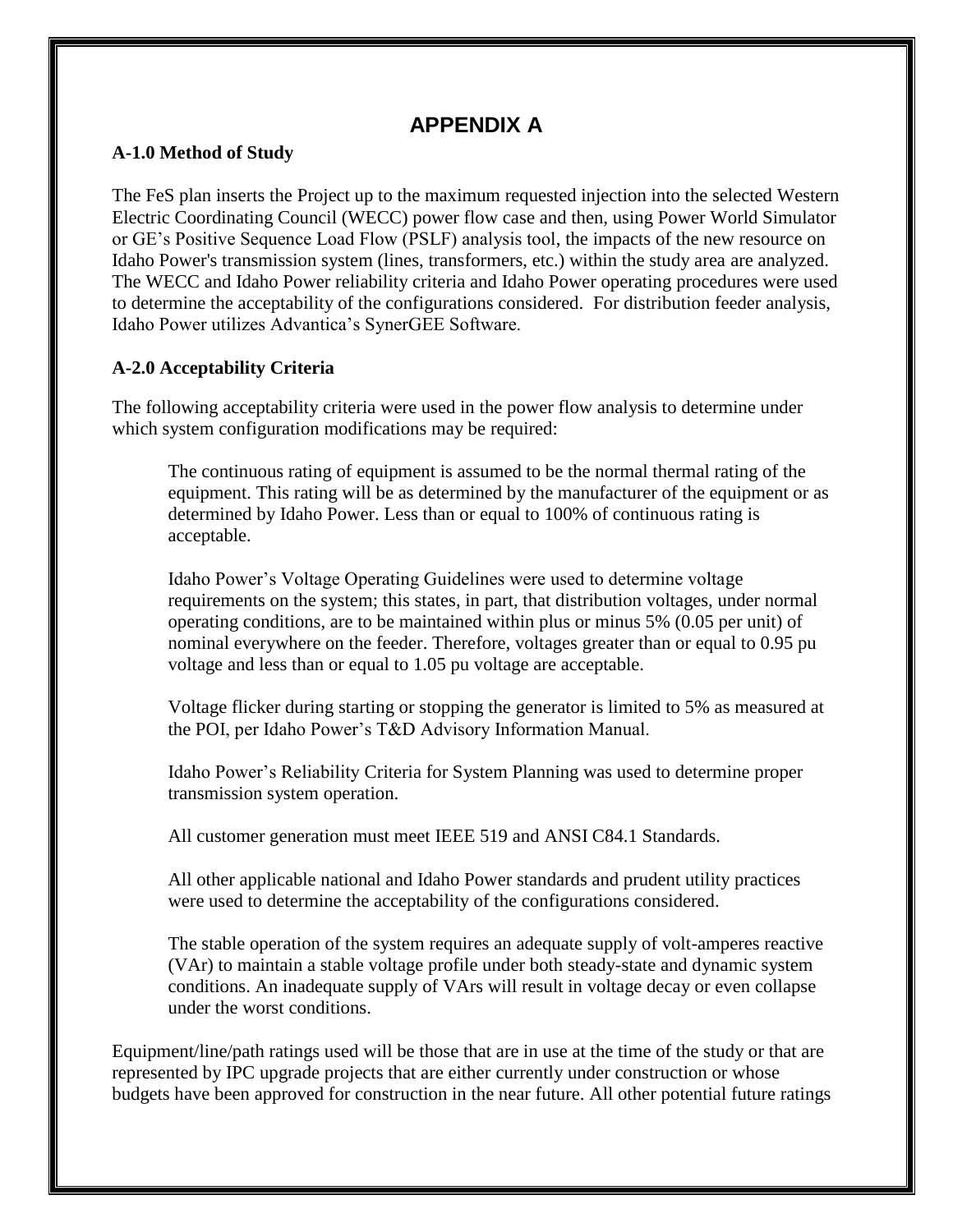are outside the scope of this study. Future transmission changes may, however, affect current facility ratings used in the study.

#### <span id="page-16-0"></span>**A-3.0 Grounding Guidance**

IPC requires interconnected transformers to limit their ground fault current to 20 amps at the POI.

### <span id="page-16-1"></span>**A-4.0 Electrical System Protection Guidance**

IPC requires electrical system protection per Requirements for Generation Interconnections found on the Idaho Power Web site,

**<http://www.idahopower.com/pdfs/BusinessToBusiness/facilityRequirements.pdf>**

### <span id="page-16-2"></span>**A-5.0 WECC Coordinated Off-Nominal Frequency Load Shedding and Restoration Requirements**

IPC requires frequency operational limits to adhere to WECC Under-frequency and Overfrequency Limits per the WECC Coordinated Off-Nominal Frequency Load Shedding and Restoration Requirements available upon request.

**<http://www.idahopower.com/pdfs/BusinessToBusiness/facilityRequirements.pdf>**